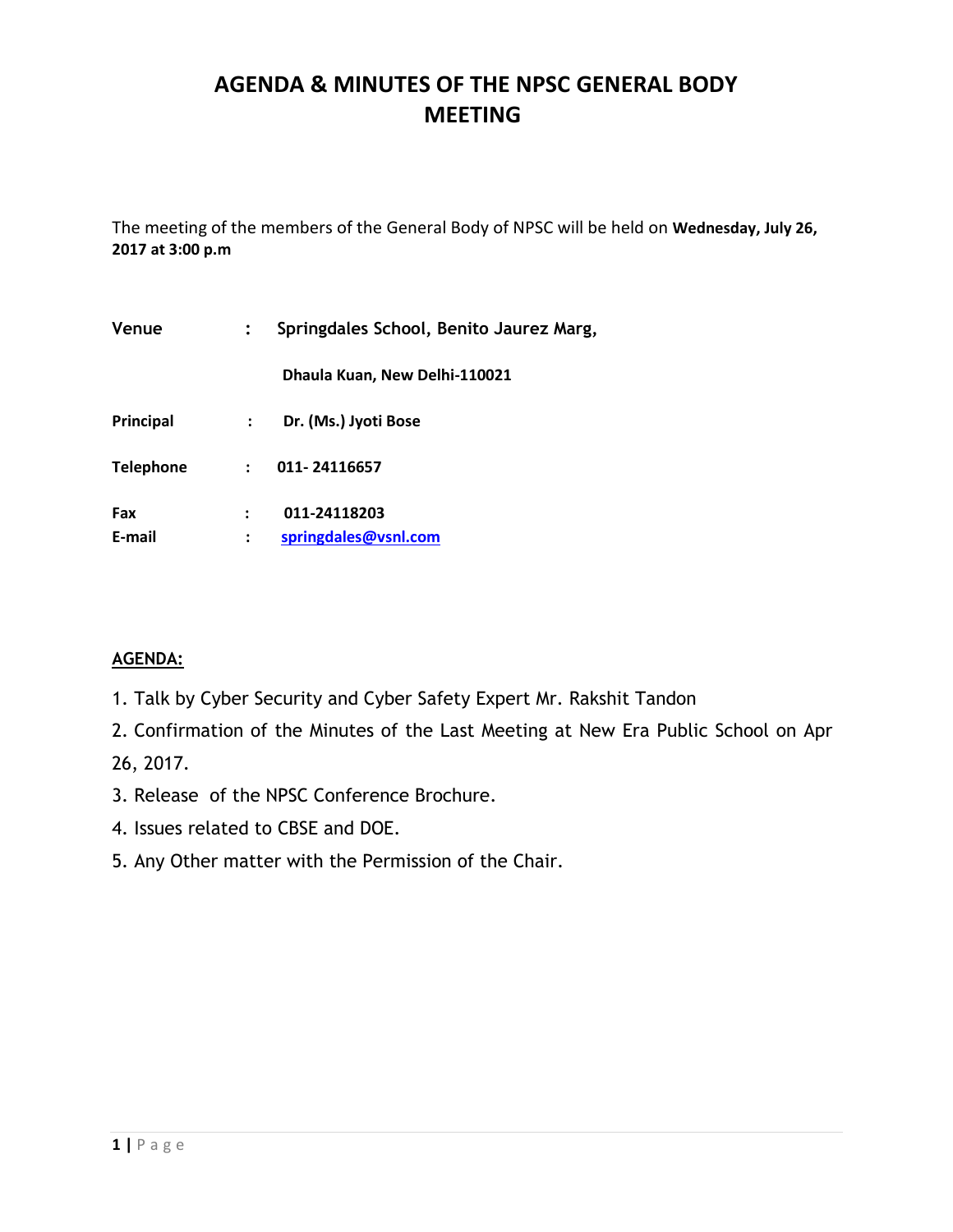# **Minutes Of The Meeting held on Wednesday, April 26, 2017 AT 1500 HRS AT New Era Public School, H-17, Main Mayapuri Road, New Delhi - 110064.**

#### **Members Present:**

- 1. Mr. Ashok Pandey, **Chairman**, Principal, **Ahlcon International School**, MayurVihar, Phase-1, Delhi-110091
- 2. Ms. Seema Jerath, **Secretary (Officiating)** and **Joint Secretary**, Principal**, DLF Public School**, Sector-II, Rajender Nagar, Sahibabad, Ghaziabad 201 005
- 3. Dr. M. Kannan**, Treasurer**, Principal, **Faith Academy Sr. Sec School**,John L Dorsey Road, Prasad Nagar, New Delhi-110005
- 4. Dr. Priyanka Mehta, Principal, **Amity International School**, MayurVihar Phase-1 Delhi-110091
- 5. Ms. MaliniNarayanan, Principal, **Army Public School**, Shankar Vihar, (Near Mahipalpur, Delhi Cantt– 110010
- 6. Ms. Mridula Pant, Principal, **Army Public School**, DhaulaKuan, Ridge Road, New Delhi-110010
- 7. Ms. GeetaGangwani, Principal,**Bal Bharti Public School**, Sector-14, rohini, New Delhi 110085
- 8. Dr. Anju Tandon, Member-Executive Council, **BharatiyaVidyaBhawan Mehta Vidayalaya**, Kasturba Gandhi Marg, New Delhi-110001
- 9. Ms. MinakshiKushwaha, Principal, **Birla VidayaNiketan**, Sector-4, Push Vihar, New Delhi-110017
- 10. Ms. Suman Kumar, Principal, **Blue Bells International School**, Opposite LSR College, Kailash Colony, New Delhi - 110048
- 11. Sr. Janet, Principal, **Convent of Jesus & Mary**, Bangla Sahib Lane, New Delhi 110001
- 12. Mrs. Nidhi Chaudhary, Principal, **CRPF Public School,** Prashant Vihar, Sector XIV, Rohini, New Delhi-110085
- 13. Ms. Rashmi Raj Biswal, Principal, **DAV Public School**, Outer Ring Road , Pushpanjali Enclave, Pitampura, New Delhi-110034
- 14. Ms. Aparna Erry, Principal**, DAV Public School**, Sector-14, Gurgaon 122001
- 15. Ms. SunitaNagpal, Principal, **Delhi Public School**, Sushant Lok, Gurgaon 122002
- 16. Mr. Manohar Lal, Principal, **Delhi Public School**, Mathura Road, PB No. 3042, New Delhi-110003
- 17. Ms. Aditi Misra, Principal, **Delhi Public School**, Sec-45 Gurgaon
- 18. Fr. Babu Varghese, Principal, **Don Bosco School**, Alaknanda, New Delhi 110005
- 19. Ms. ReemaPunj, Principal, **Guru Nanak Public School**, West Avenue Road, Punjabi Bagh,New Delhi-110026
- 20. Ms. HeemalHandoo Bhat, Principal, **Hansraj Model School**, Road No.73, Punjabi Bagh, New Delhi-110026
- 21. Sr. Shesine, Principal, **Holy Child School**, Tagore Garden, New Delhi 110027
- 22. Ms. Sudha Acharya, **ITL Public School**, Sector-9, Dwarka, New Delhi 110075
- 23. Dr. (Ms.) Bhawna Malik, Principal, **Lovely Public Sr. Secondary School**, PriyadarshiniVihar, Laxmi Nagar, New Delhi – 110088
- 24. Dr. (Ms.) Ruchi Seth, Principal, **Lotus Valley International School**, Sector-126, Taj Expressway, Noida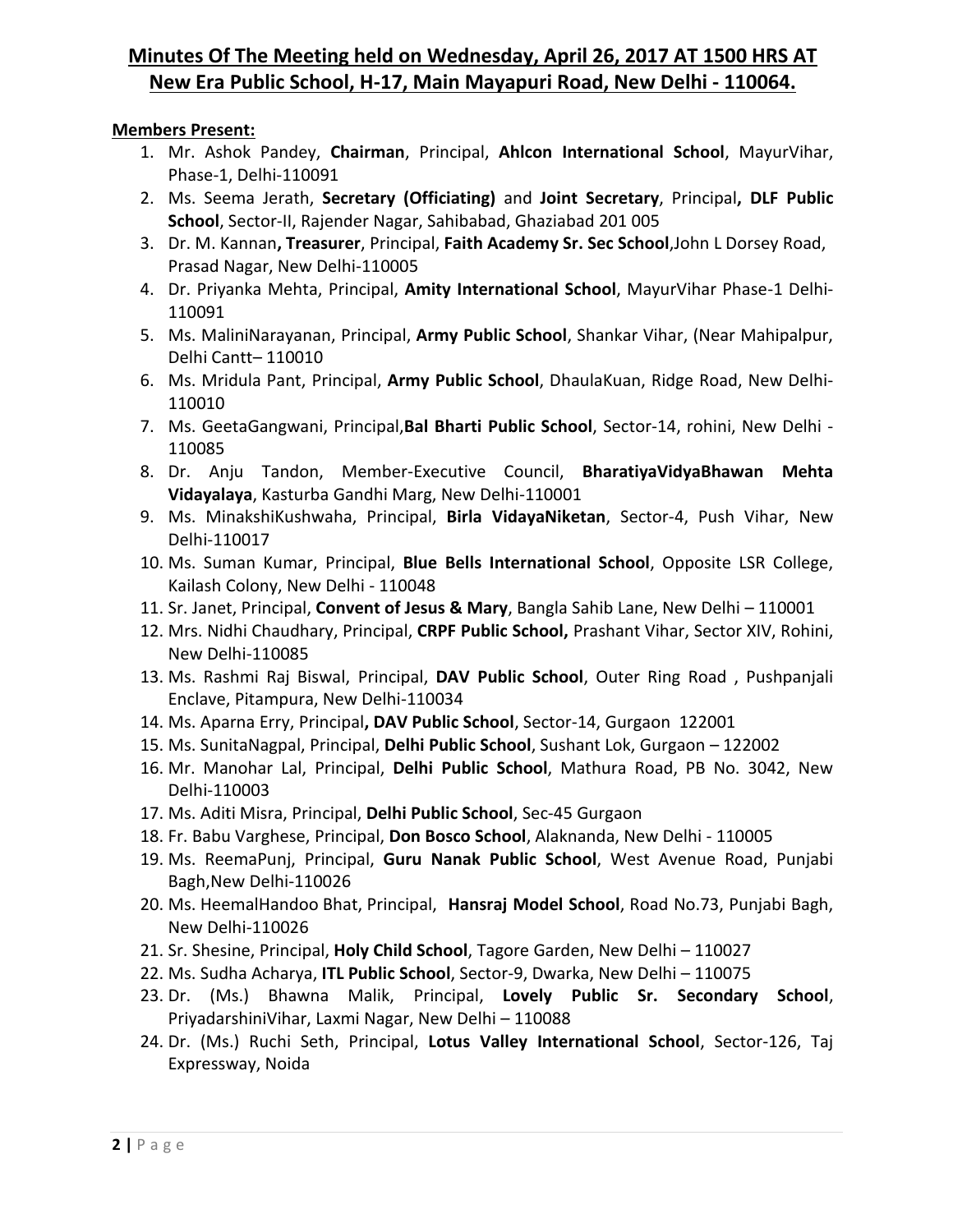- 25. Ms. PratibhaKohli, Principal, **Maharaja Agrasen Model School**, CD Block, Pitampura, New Delhi -110034
- 26. Mr. Vivek, Principal, **Mahavir Senior Model School**,Sangam Park Extension, Rana PratapBagh, GTK Road, Opp Nanak PioGurudwara, New Delhi- 110033
- 27. Ms. Renu Suri, Principal, **ManavSthali School**, R-Block, New Rajinder Nagar, New Delhi – 110052
- 28. Dr D. K. Pandey, Principal, **N C Jindal Public School**, Road No. 73, West Punjabi Bagh, New Delhi-110026
- 29. Mr. Prashant Parashar, Principal, **N.K. Bagrodia Public School**, Ahinsa Marg, Sector-9, Rohini, New Delhi - 110085
- 30. Ms. RumaPurkayastha, Principal, **Navy Children School**, Satya Marg, ChanakyaPuri, New Delhi-, 110021
- 31. Ms. Vandana Chawla, Principal, **New Era Public School**, H-17,Main Mayapuri Road, New Delhi – 110064
- 32. Ms. MohiniBindra, Principal, **Ramjas School**, Pusa Road, New Delhi 110005
- 33. Ms. Rachna Pant, Principal, **Ramjas School**, Sector-4, R.K.Puram, New Delhi 110022
- 34. Dr. (Ms.) InduKhetarpal, Principal, **Salwan Public School**, GirdharilalSalwan Marg, Rajinder Nagar, New Delhi – 110060
- 35. Ms. Anuradha Joshi, Principal, **Sardal Patel Vidyalaya**, Lodi Estate, Maharishi Raman Marg, New Delhi - 110003
- 36. Ms. AmeetaMullaWattal, Principal, **Springdales School**, Upper Ridge Road Junction,Pusa Road, New Delhi-110005
- 37. Dr. (Ms.) Annie Koshi, Principal, **St. Mary's School**, Madam Sara Mathew Lane, B-2, Block, Safdarjung Enclave, New Delhi – 110029
- 38. Ms. Madhulika Sen, Principal, **Tagore International School**, Paschimi Marg, Vasant Vihar, New Delhi – 110057
- 39. Ms. Sanghamitra Ghosh,Principal, **The Mother International School**, Sri Aurobindo Marg, New Delhi-110016
- 40. Ms. ShaliniMehrotra, Principal**, Vidya Devi Jindal School**, Delhi Road, Hisar 125005
- 41. Ms. Vimmi Jolly, Principal, **Chinar Public School**, Alwar
- 42. Sr. (Ms.) Meenakshi Gupta, **S.D. Public School**
- 43. Cdr V.K. Banga, Principal,**The Mann School**
- 44. Ms. Neeta Jethy, Principal, **Mother's Global School**, C-Block, PreetVihar
- 45. Mr. S.L. Jain, Honorary Member, Special Invitee, Director, Mahavir Senior Model School, Sangam Park Extension, Rana PratapBagh, G.T.K. Road, Opp Nanak PioGurudwara, New Delhi-110033
- 46. Mr. Suraj Prakash, Honorary Member
- 47. Ms. LataVaidhyanathan, Special Invitee
- 48. Ms. Rita Sen, Special Invitee

The General Body Meeting began with an enchanting and well-orchestrated presentation by the school band.Ms. Vandana Chawla, Principal, **New Era Public School**, New Delhi shared the schools 44 years of association with the NPSC and its new relevance in today's changing times.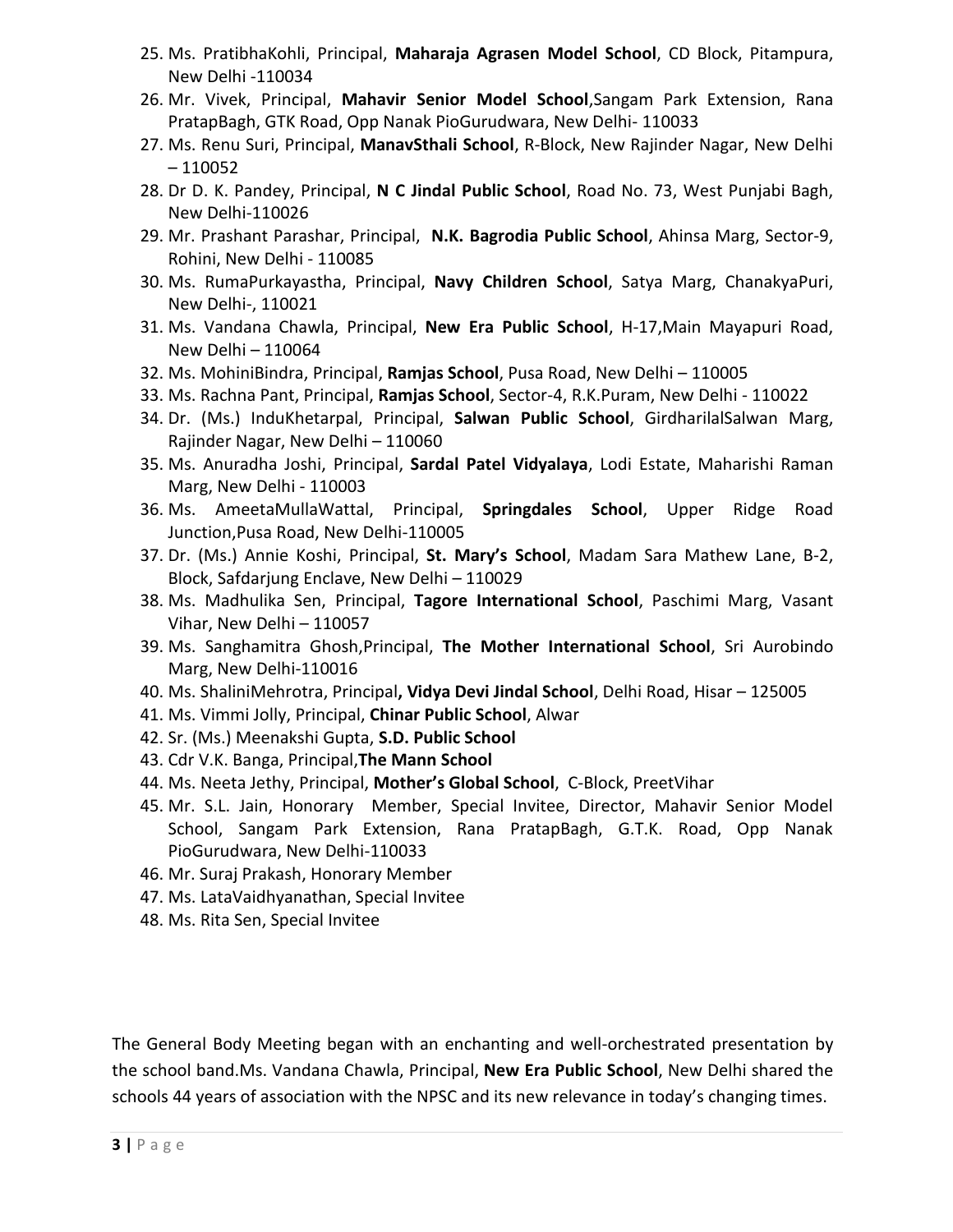At the onset of the meeting, silence was observed to pay homage to the departed soul of Late Sh. G.S. Negiwho succumbed to his illness. He was a Former Principal of Bhartiya VidyaBhawan Mehta Vidyalaya School, Kasturba Gandhi Marg, New Delhi. He was aformer chairperson of NPSC, a National awardee and was a great educationist. He was actively associated with National University of Educational Planning and Administration [NUEPA].Next, NPSC ChairmanMr. Ashok Pandey took the proceedings further by welcoming all members and briefed everyone on the agenda of the meeting.

### **Agenda Item No. 1: Confirmation of the Minutes of the Last Meeting**

The Chairman informed the house that the minutes of the last General Body Meeting of NPSC were sent to all members by e-mail and also updated on the NPSC website. No observations were received. The members confirmed the minutes.

### **Agenda Item No.2 :Presentation of Budget for the Session 2016-17**

The Chairman also shared the interimbudget for the session 2016-17. He congratulated the treasurer Dr. Kannan for his meticulous preparation of Budget statement and shared the following key points:-

- 1. **Total expenditure** of Rs. 20,08,870/- (Twenty Lakh Eight Thousand Eight Hundred & Seventy Rupees) under various heads including conferences etc. against **total receipt** of Rs.26,91,687/- (Twenty Six Lakh Ninety One Thousand Six Hundred & Eighty Seven Rupees)
- 2. A cushion of **Rs. 6,82,816/-**(Six Lakh Eighty Two Thousand Eight Hundred and Sixteen Rupees)
- 3. Fund Position as of today:
	- a. **Fixed deposit** Rs. 5,65,000/- (Five Lakh and Sixty Five thousand)
	- b. **Cash-in-hand –** Rs. 3,740/- (Three thousand seven hundred and forty rupees)
	- c. **Cash-in-bank-** 12,00,648/- (Twelve lakh six hundred and forty eight rupees)
	- d. **Total Saving** 17,69,388/- (Seventeen lakh sixty nine thousand three hundred and eighty eight rupees)

Further, he invited proposals from member schools for workshops and Inter-school tournaments for students and teachers.

### **Agenda Item No. 3: Issues Related to the Autonomy of the Schools**

The chairman discussed 4-5 burning concerns which are of key importance today which are as follows:-

### **I. Compulsory NCERT Books:-**

Pertaining to CBSE Circulars related to compulsory NCERT books, all members can go ahead with the prescribed books in their respective schools as CBSE has not put that compulsion on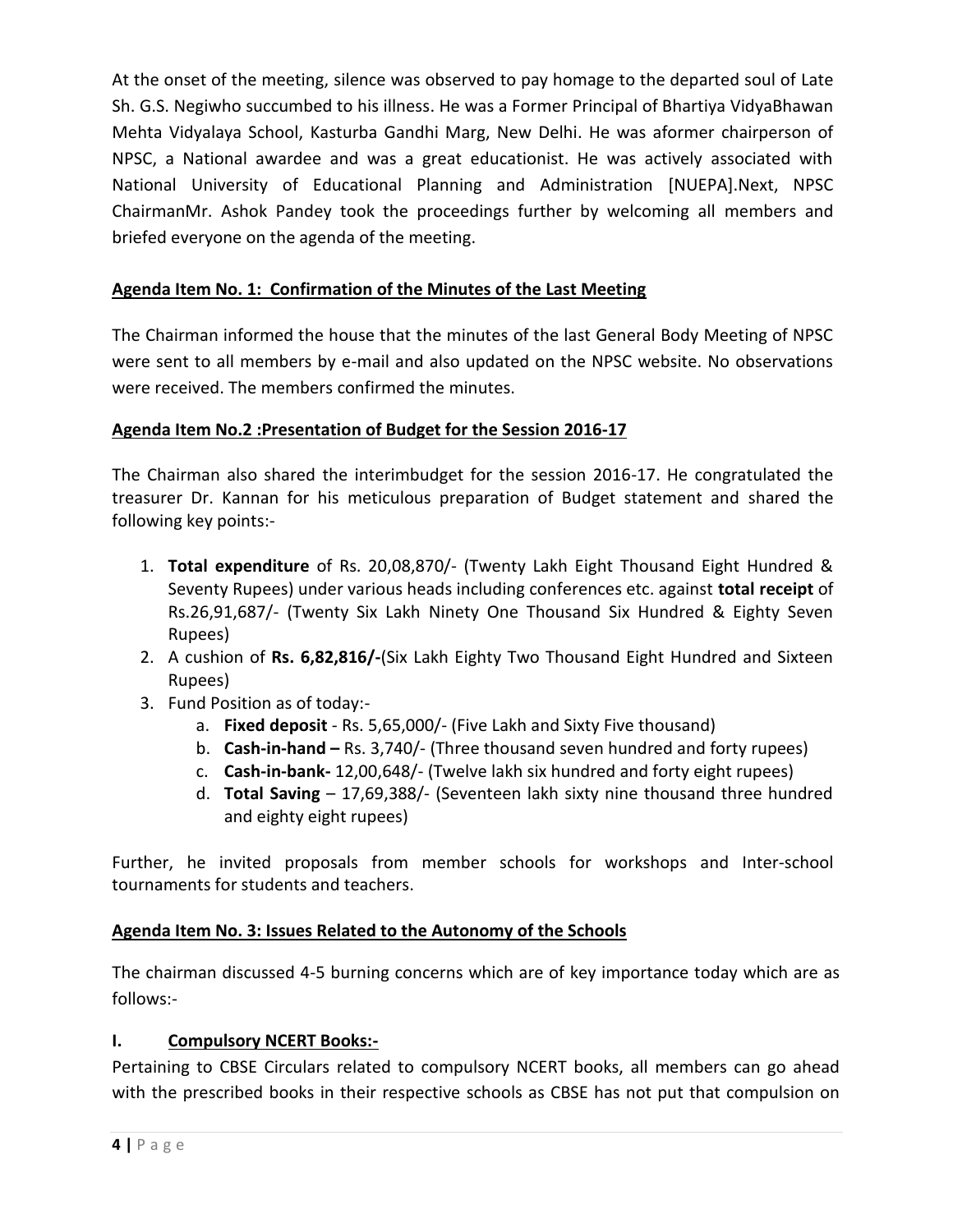schools categorically. However, prescribed books must be in accordance with the requirement of National Curriculum Framework (NCF). No other reason beyond the interest of the learner should influence the selection of books. Also, under the statuette the school is solely responsible for the content of the books it prescribes and cannot be exonerated if the content of the book is objectionable incorrect. For classes IX to XII since the question papers are heavily dependent on NCERT books, the schools must prescribe NCERT books in their own interest. In addition to this, if students are appearing for some additional exams and need deeper knowledge the schools can prescribe additional reference books.

# **II. Uniform System of Assessment, Examination and Report Card for classes VI-IX from Academic Year 2017-18 onwards (reference- CBSE Circular : Acad-14/2017 dated 21.03.2017 and Acad-05/2017 dated 31.01.2017):-**

According to DSEAR (Delhi School Act and Rules), education up to Class VIII is under the purview of the state and not CBSE. DSEAR has stipulated that only state decides the curriculum for classes I-VIII. With regard to this, lot of ground work has been done and some insight into implementation of uniform assessment for classes VI-VIII was shared. The move also goes against the Right to Education (RTE) act *chapter 5 Section 29 & 13*. There are various **Issues of concern** as that were raised by the members:-

- a. Circular says from class VI we start preparing students for board exams.
- b. With cumulative scheme and immense focus on marks 90% offormal assessment and 10% ofinformal assessment, students get less opportunities of learning through other informal mediums.
- c. Class VI-VIII are an important learning curve and hence this system of marks will add to the anxieties, probability of increasing number of children who cannot cope and more number of failures who cannot be detained.

# **III. Uniform, Books Sales Counter in School (Reference: NO. CBSE/AFF/CIRCULAR/ 10/2017):-**

As per the circular,CBSE has issued only an advisory to all its affiliated schools not to indulge in commercial activities by way of selling of text books, note books, stationary items, uniforms etc. and to adhere to the provisions of Affiliation Bye-Laws of the Board. Schools were from their side providing a facility for the convenience of parents but have been accused of profiteering. The chairman advised the members not to have the facility in their respective schools if they can avoid it. However, if they still continue with these counters, the schools need to ensure that these counters are there to facilitate parents who need them without making them mandatory. In case, the schools are convinced that they must have such counters in their premises they should ensure that the vendor is complying with all regulations of buying and selling things including payment of Sales Tax, VAT etc. as applicable in the state concerned. In addition the schools also must get a resolution signed by the parents during the PTA if the parents are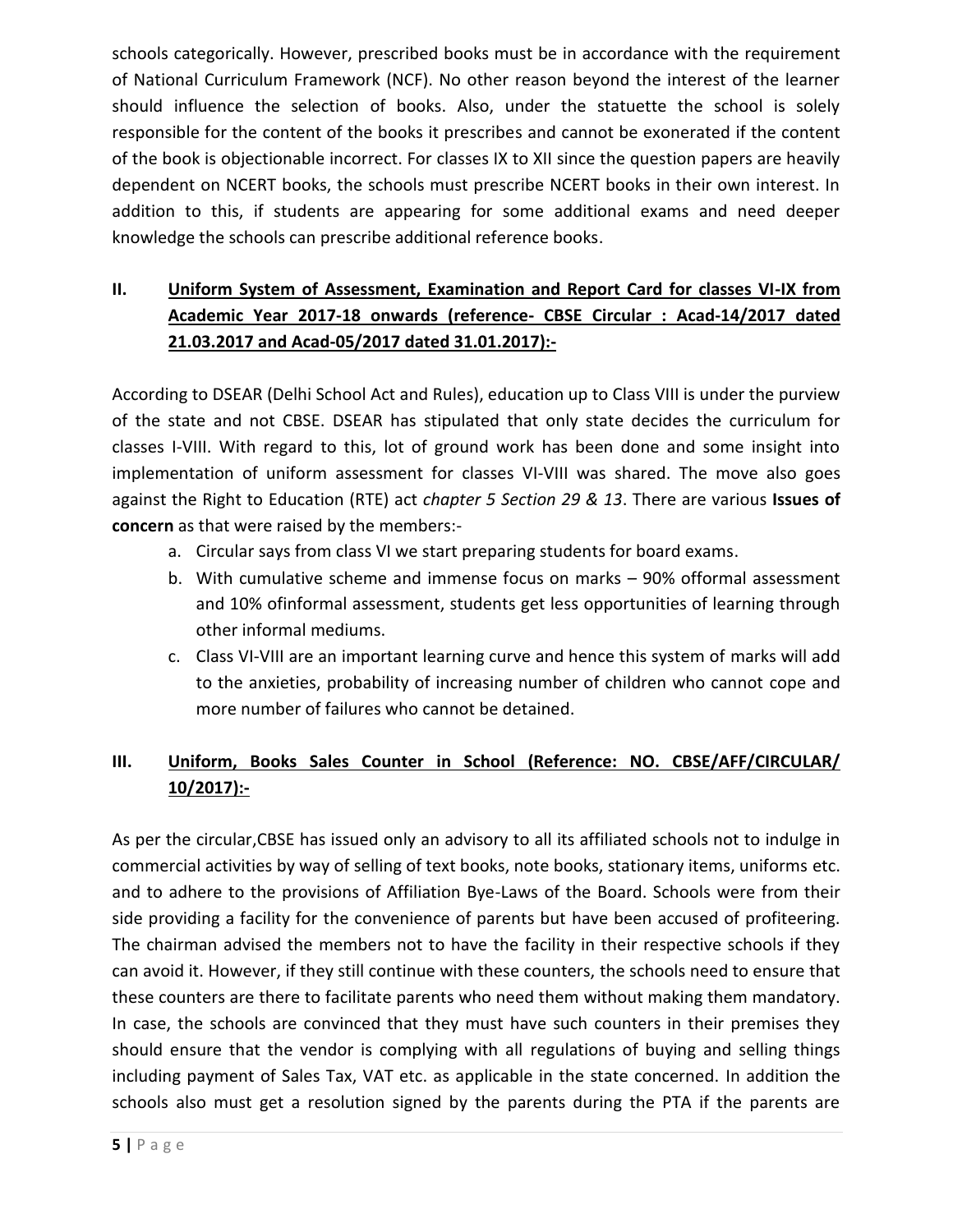willing to have such facilities in the school campus so that schools are not accused of having any ulterior motives. However, the final outcome will depend on further guidelines issued by the courts/CBSE/DOE.

# **IV. Distribution of Free Books and Uniform to students belonging to EWS (Economic Weaker Sections):-**

Earlier government used to give Rs. 500/- presumably for books & uniform to be distributed among students of weaker sections. But, Government stopped giving this compensation. Delhi govt. did an amendment to the original RTE and added free education would also include distribution of free books and stationery without govt. compensating for that. After a case filed with the honorable court, the following has transpired;

- First is that it is the absolute, unambiguous responsibility of the govt. to provide free books and stationery to the EWS students studying in private schools.
- Second, is in case the govt. cannot provide this, the court would revisit the amendment which is *clause 8* of RTE that states that the school will provide free books and stationery. Till then, schools do not need to give anything unless govt. provides it to the schools.

### **V. Fee Hike :-**

With regards to approval for fee hike by DDA land allottees the date is 11 May, 2017. With regard to fee hike in 2017, High court ruled that the schools must hold meetings within the Managing Committees to decide on how much fee hike is required and must submit their replies and inform Govt. of Delhi or Department of Education (DOE) by May 30, 2017 about the hike. There were some deliberations about approvals from PTA for hiking fees. However, the conclusion was that the PTA has no role to play in the same.

## **VI. 7th Pay Commission**

Within 15 days of announcement of the  $7<sup>th</sup>$  pay commission the schools must send their feefor approval to Department of Education (DOE).

### **VII. Schools who have Received Show Cause Noticerelated to Superannuation:-**

Schools who have received show cause notice must respond in calm, well thought out manner. They are welcome to seek support from NPSC.

CBSE has issued show cause notice to some schools on the basis of superannuation of Principal stating that how can a Principal continue beyond their superannuation period. However, DSEAR clearly suggests that school management can grant two years of reemployment to its teachers. There is a high court judgement that a **Principal is also a teacher**. So, this applies to a Principal also. Management can reemploy a Principal for 3 years if the Principal is a **State**